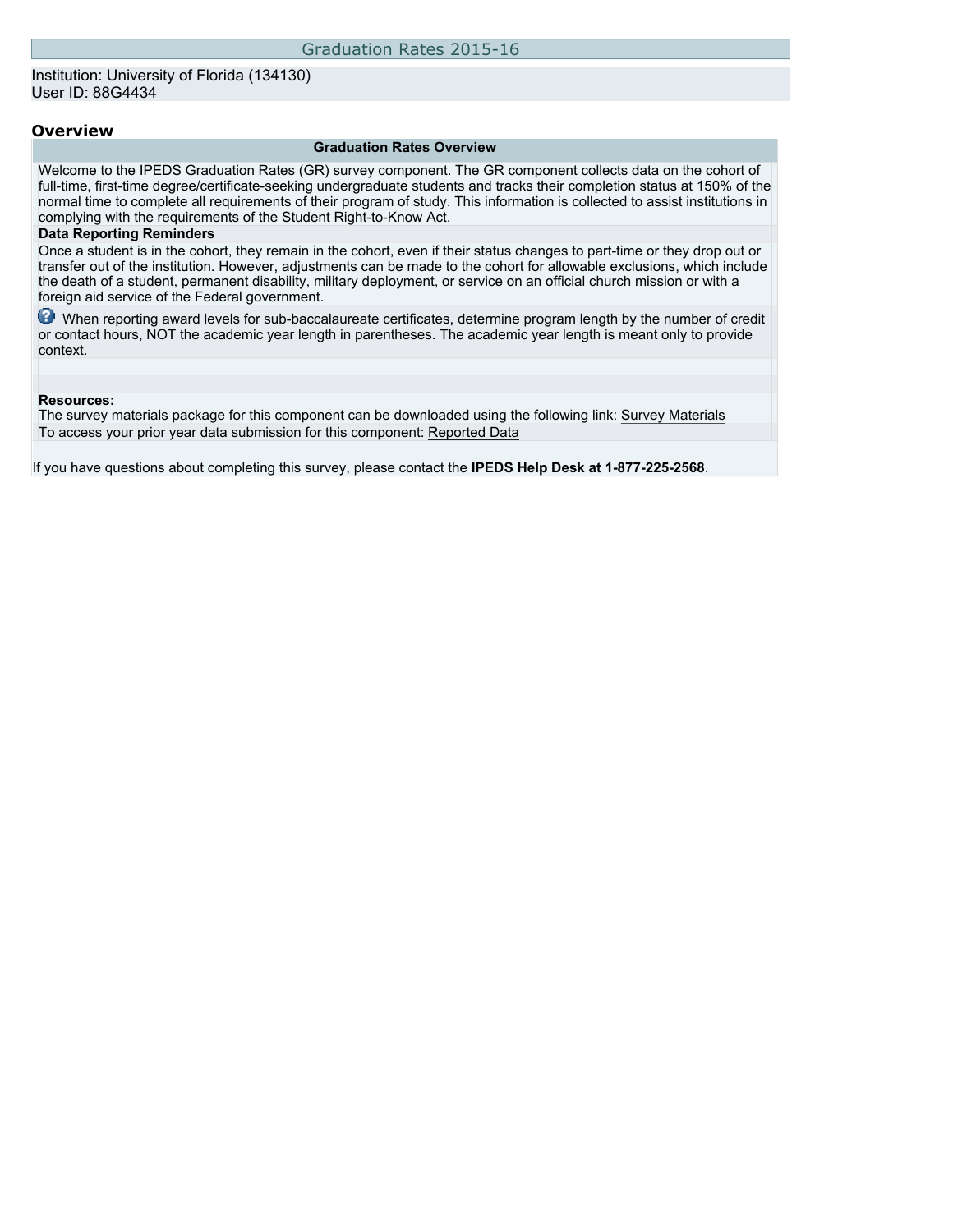# **Section I - Graduation Rates - Establishing cohorts**

**Based on your institution's response to the predominant calendar system question (B3) on the Institutional**

**Characteristics Header survey component from the IPEDS Fall 2015 data collection, your institution must report**

# **graduation rates data using a:**

**Fall Cohort**

*A* **fall cohort** *is used by institutions with standard academic terms (semester, trimester, quarter, 4-1-4). A* **fullyear cohort** *is used by institutions offering primarily occupational/vocational programs and operating on a continuous basis.*

## **Establishing cohorts**

NOTE: Reporting using the new race/ethnicity categories is now mandatory. On this screen you will need to revise your preloaded 2009 cohort of full-time, first-time degree/certificate-seeking undergraduate students to the new race/ethnicity categories (if applicable). For information and assistance with this, please visit the [IPEDS Race/Ethnicity Information](http://nces.ed.gov/ipeds/Section/Resources) [Center](http://nces.ed.gov/ipeds/Section/Resources).

| Men                                                                 |                  |                |  |
|---------------------------------------------------------------------|------------------|----------------|--|
| Screen 1 of 2                                                       | Cohort year 2009 |                |  |
|                                                                     | Initial cohort   | Revised cohort |  |
|                                                                     |                  | (Column 01)    |  |
| <b>NEW categories:</b>                                              |                  |                |  |
| Notes for NEW categories:                                           |                  |                |  |
| . Report Hispanic/Latino individuals of any race as Hispanic/Latino |                  |                |  |
| . Report race for non-Hispanic/Latino individuals only              |                  |                |  |
| Hispanic/Latino                                                     |                  | 426            |  |
| American Indian or Alaska Native                                    |                  | $\overline{4}$ |  |
| Asian                                                               |                  | 240            |  |
| <b>Black or African American</b>                                    |                  | 188            |  |
| Native Hawaiian or Other Pacific Islander                           |                  | 25             |  |
| White                                                               |                  | 1,465          |  |
| Two or more races                                                   |                  | 74             |  |
| <b>OLD categories:</b>                                              |                  |                |  |
| Black, non-Hispanic                                                 | 208              |                |  |
| American Indian/Alaska Native                                       | 13               |                |  |
| Asian/Pacific Islander                                              | 304              |                |  |
| Hispanic                                                            | 419              |                |  |
| White, non-Hispanic                                                 | 1,460            |                |  |
| <b>Categories used in BOTH New and Old:</b>                         |                  |                |  |
| Nonresident alien                                                   | 20               | 19             |  |
| Race and ethnicity unknown                                          | 98               | 85             |  |
| <b>Total men</b>                                                    | 2,522            | 2,526          |  |

| <b>Women</b>                                                                                                                                               |                |                  |
|------------------------------------------------------------------------------------------------------------------------------------------------------------|----------------|------------------|
| Screen 1 of 2                                                                                                                                              |                | Cohort year 2009 |
|                                                                                                                                                            | Initial cohort | Revised cohort   |
|                                                                                                                                                            |                | (Column 01)      |
| <b>NEW categories:</b>                                                                                                                                     |                |                  |
| Notes for NEW categories:<br>• Report Hispanic/Latino individuals of any race as Hispanic/Latino<br>. Report race for non-Hispanic/Latino individuals only |                |                  |
| Hispanic/Latino                                                                                                                                            |                | 637              |
| American Indian or Alaska Native                                                                                                                           |                | 11               |
| Asian                                                                                                                                                      |                | 260              |
| <b>Black or African American</b>                                                                                                                           |                | 450              |
| Native Hawaiian or Other Pacific Islander                                                                                                                  |                | 41               |
| White                                                                                                                                                      |                | 2,113            |
| Two or more races                                                                                                                                          |                | 95               |
| <b>OLD categories:</b>                                                                                                                                     |                |                  |
| Black, non-Hispanic                                                                                                                                        | 481            |                  |
| American Indian/Alaska Native                                                                                                                              | 26             |                  |
| Asian/Pacific Islander                                                                                                                                     | 346            |                  |
| Hispanic                                                                                                                                                   | 619            |                  |
| White, non-Hispanic                                                                                                                                        | 2,118          |                  |
| <b>Categories used in BOTH New and Old:</b>                                                                                                                |                |                  |
| Nonresident alien                                                                                                                                          | 15             | 17               |
| Race and ethnicity unknown                                                                                                                                 | 117            | 107              |
| <b>Total women</b>                                                                                                                                         | 3,722          | 3,731            |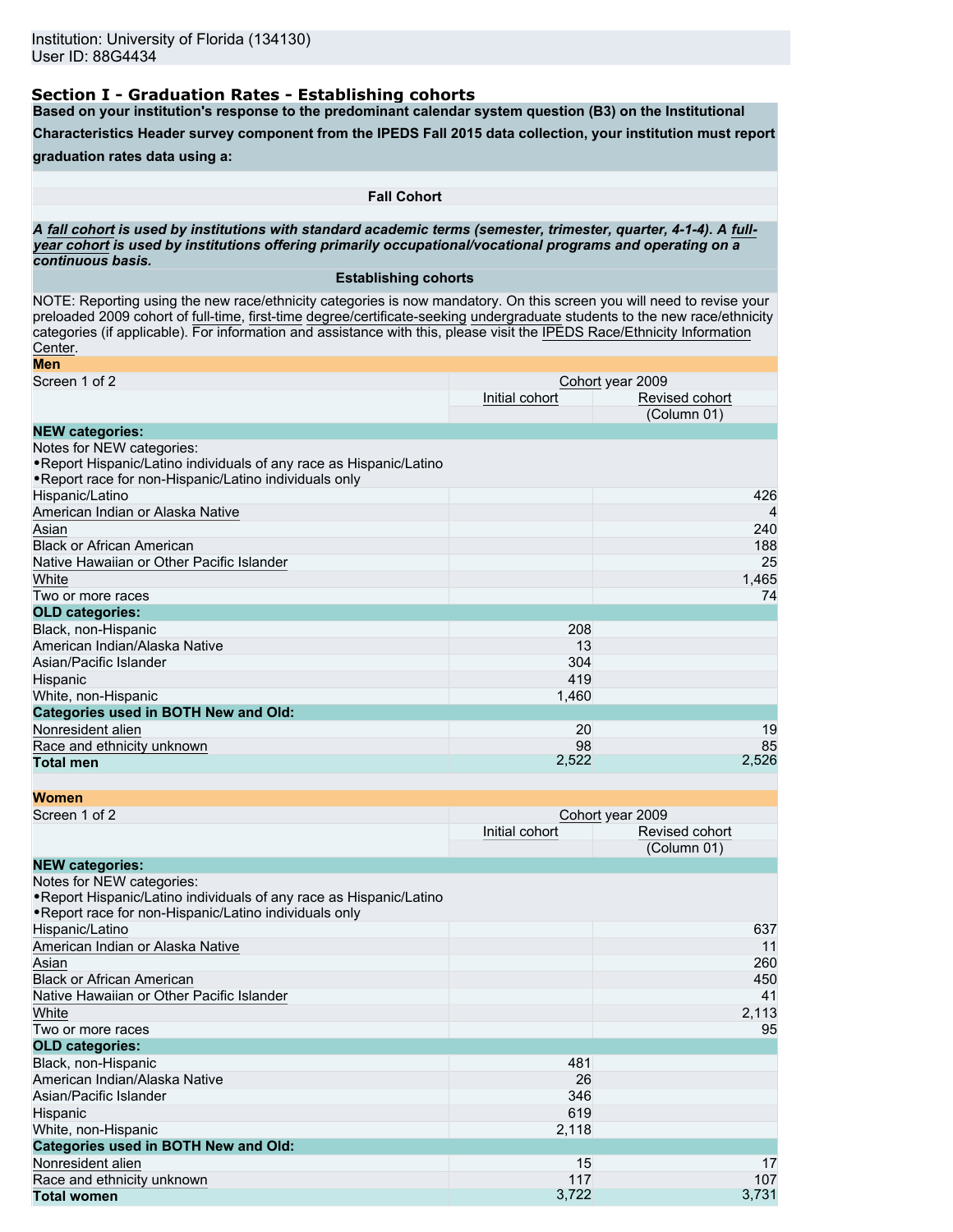| 6.257<br>6,244<br>Total men + women |
|-------------------------------------|
|-------------------------------------|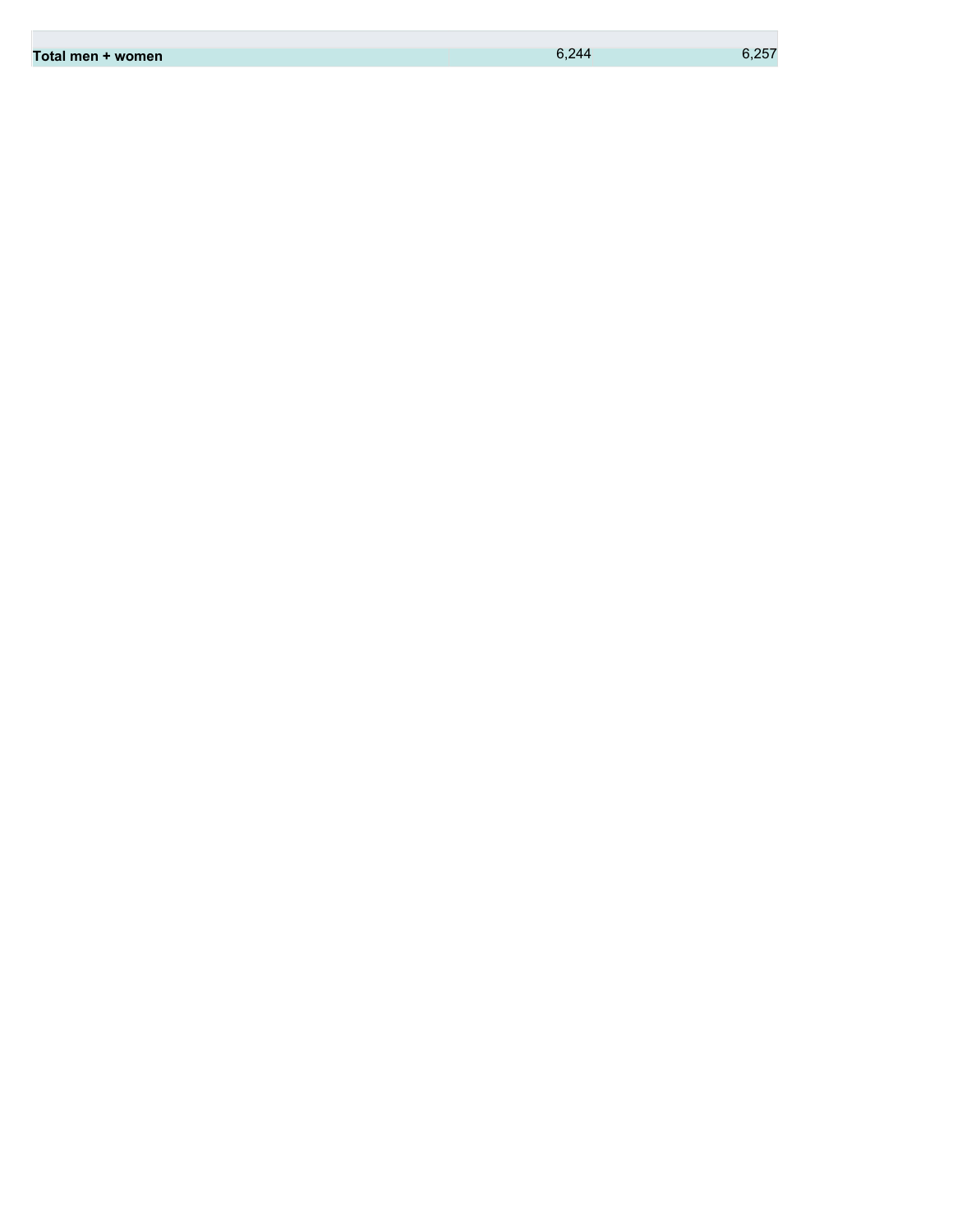# **Section I - Graduation Rates - Establishing cohorts**

•Incoming students seeking a bachelor's degree should be reported in Column 02. Column 03 will then be generated for you. Column 03 is meant to include any <u>full-time, first-time</u> entering students who were seeking a degree or certificate other than a bachelor's degree, such as an associate's degree or undergraduate certificate.

•If you have no changes to the preloaded data on this screen, click the "Save and Next" button to generate additional screens for reporting completers and transfers/exclusions.

## **Establishing cohorts**

## •**Report Hispanic/Latino individuals of any race as Hispanic/Latino**

### •**Report race for non-Hispanic/Latino individuals only**

#### **Men**

| Screen 2 of 2                                | Cohort year 2009 |                                                         |                                                                                                                       |  |  |
|----------------------------------------------|------------------|---------------------------------------------------------|-----------------------------------------------------------------------------------------------------------------------|--|--|
|                                              | Cohort           | Bachelor's or equivalent<br>degree-seeking<br>subcohort | Other degree/certificate-seeking<br>subcohort<br>(Cohort minus Bachelor's or equivalent degree-<br>seeking subcohort) |  |  |
|                                              | (Column 01)      | (Column 02)                                             | (Column 03)                                                                                                           |  |  |
| Nonresident alien                            | 19               | 19                                                      | 0                                                                                                                     |  |  |
| Hispanic/Latino                              | 426              | 426                                                     | 0                                                                                                                     |  |  |
| American Indian or Alaska<br><b>Native</b>   |                  | 4                                                       | 0                                                                                                                     |  |  |
| Asian                                        | 240              | 240                                                     | 0                                                                                                                     |  |  |
| <b>Black or African American</b>             | 188              | 188                                                     | 0                                                                                                                     |  |  |
| Native Hawaiian or Other<br>Pacific Islander | 25               | 25                                                      |                                                                                                                       |  |  |
| White                                        | 1,465            | 1,465                                                   | 0                                                                                                                     |  |  |
| Two or more races                            | 74               | 74                                                      | 0                                                                                                                     |  |  |
| Race and ethnicity unknown                   | 85               | 85                                                      | 0                                                                                                                     |  |  |
| <b>Total men</b>                             | 2,526            | 2,526                                                   | 0                                                                                                                     |  |  |

| <b>Women</b>                                 |             |                                                         |                                                                                                                       |
|----------------------------------------------|-------------|---------------------------------------------------------|-----------------------------------------------------------------------------------------------------------------------|
| Screen 2 of 2                                |             |                                                         | Cohort year 2009                                                                                                      |
|                                              | Cohort      | Bachelor's or equivalent<br>degree-seeking<br>subcohort | Other degree/certificate-seeking<br>subcohort<br>(Cohort minus Bachelor's or equivalent degree-<br>seeking subcohort) |
|                                              | (Column 01) | (Column 02)                                             | (Column 03)                                                                                                           |
| Nonresident alien                            | 17          | 17                                                      |                                                                                                                       |
| Hispanic/Latino                              | 637         | 637                                                     |                                                                                                                       |
| American Indian or Alaska<br><b>Native</b>   | 11          | 11                                                      | 0                                                                                                                     |
| Asian                                        | 260         | 260                                                     | 0                                                                                                                     |
| <b>Black or African American</b>             | 450         | 450                                                     | 0                                                                                                                     |
| Native Hawaiian or Other<br>Pacific Islander | 41          | 41                                                      | 0                                                                                                                     |
| White                                        | 2,113       | 2,113                                                   | 0                                                                                                                     |
| Two or more races                            | 95          | 95                                                      | 0                                                                                                                     |
| Race and ethnicity unknown                   | 107         | 107                                                     | 0                                                                                                                     |
| <b>Total women</b>                           | 3,731       | 3,731                                                   | 0                                                                                                                     |
| Total men + women                            | 6,257       | 6,257                                                   |                                                                                                                       |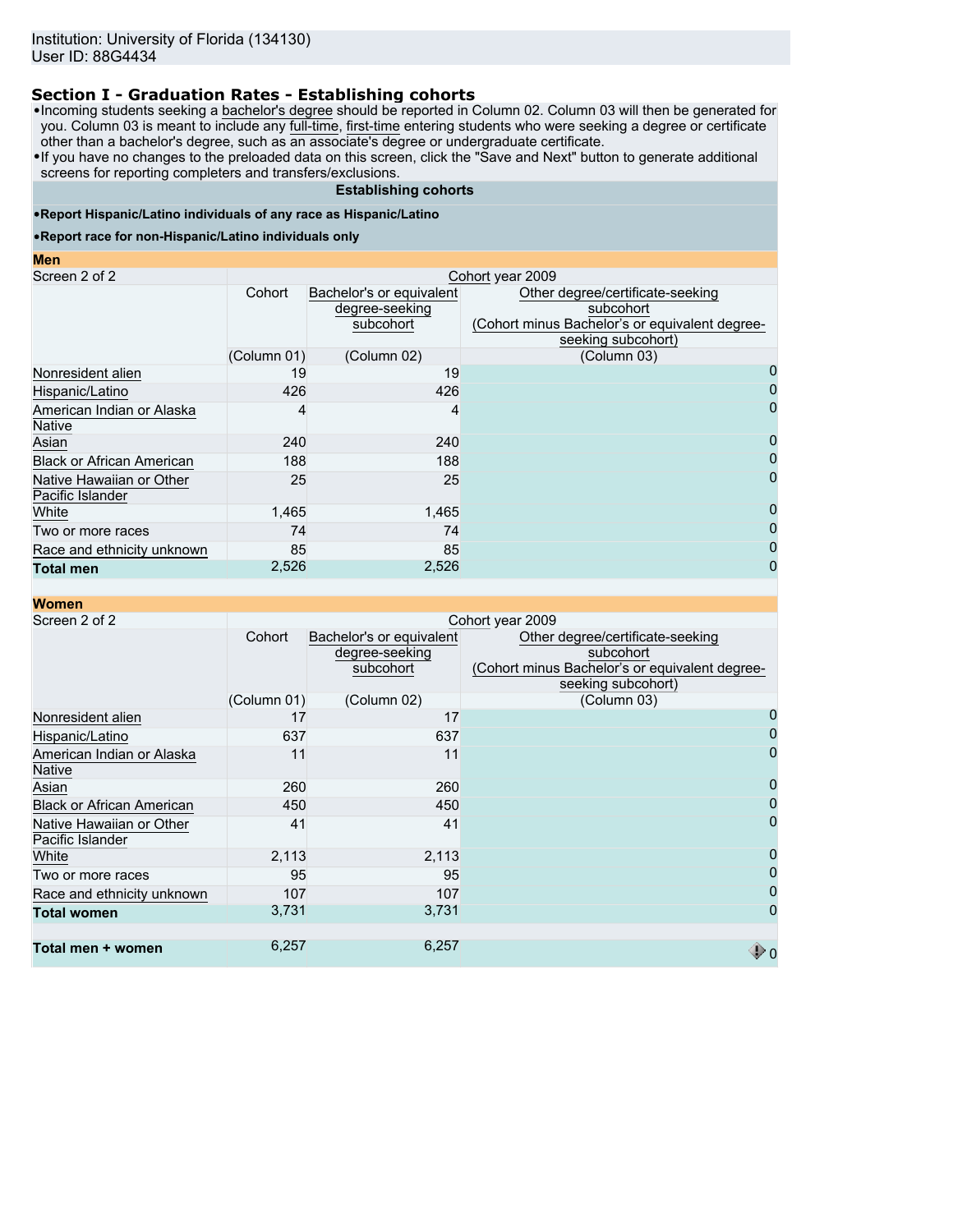## **Section II - Graduation Rates - Bachelor's or equivalent degree-seeking subcohort - Completers within 150%**

•In the columns below, report the status of the bachelor's degree-seeking subcohort of students listed in Column 10.

•Of the students in Column 10, those who attained a degree or certificate OTHER THAN A BACHELOR'S DEGREE within 150% of the normal time to complete the program as of August 31, 2015 should be reported in either Column 11 or 12, depending on the length of the program completed.

•Of the students in Column 10, those who attained a bachelor's degree or equivalent within 150% of normal time should be reported in Column 18.

## **Subcohort of full-time, first-time students seeking a bachelor's or equivalent degree**

•**Report Hispanic/Latino individuals of any race as Hispanic/Latino**

•**Report race for non-Hispanic/Latino individuals only**

#### **Men**

| Screen 1 of 3                                          |                                     |                                                                             | Cohort year 2009                                                                              |                                                         |                     |
|--------------------------------------------------------|-------------------------------------|-----------------------------------------------------------------------------|-----------------------------------------------------------------------------------------------|---------------------------------------------------------|---------------------|
|                                                        | Bachelor's or<br>equivalent degree- |                                                                             | Subcohort students who completed their program within 150%<br>of normal time to completion    |                                                         | Total<br>completers |
|                                                        | seeking subcohort                   | Completers of<br>programs of less<br>than 2 academic yrs<br>(or equivalent) | Completers of<br>programs of at least 2<br>but less than 4<br>academic yrs (or<br>equivalent) | Completers of<br>bachelor's or<br>equivalent<br>degrees | within 150%         |
|                                                        | (Column 10)                         | (Column 11)                                                                 | (Column 12)                                                                                   | (Column 18)                                             | (Column 29)         |
| Nonresident alien                                      | 19                                  |                                                                             |                                                                                               | 13                                                      | 13                  |
| Hispanic/Latino                                        | 426                                 |                                                                             |                                                                                               | 357                                                     | 357                 |
| American Indian or<br>Alaska Native                    | 4                                   |                                                                             |                                                                                               | $\overline{2}$                                          | $\overline{2}$      |
| Asian                                                  | 240                                 |                                                                             |                                                                                               | 204                                                     | 204                 |
| <b>Black or African</b><br>American                    | 188                                 |                                                                             |                                                                                               | 131                                                     | 131                 |
| Native Hawaiian or<br><b>Other Pacific</b><br>Islander | 25                                  |                                                                             |                                                                                               | 24                                                      | 24                  |
| White                                                  | 1,465                               |                                                                             |                                                                                               | 1,227                                                   | 1,227               |
| Two or more races                                      | 74                                  |                                                                             |                                                                                               | 61                                                      | 61                  |
| Race and ethnicity<br>unknown                          | 85                                  |                                                                             |                                                                                               | 75                                                      | 75                  |
| <b>Total men</b>                                       | 2,526                               | 0                                                                           | 0                                                                                             | 2,094                                                   | 2,094               |

| <b>Women</b>                                           |                                     |                                                                             |                                                                                               |                                                         |                     |  |  |
|--------------------------------------------------------|-------------------------------------|-----------------------------------------------------------------------------|-----------------------------------------------------------------------------------------------|---------------------------------------------------------|---------------------|--|--|
| Screen 1 of 3                                          |                                     | Cohort year 2009                                                            |                                                                                               |                                                         |                     |  |  |
|                                                        | Bachelor's or<br>equivalent degree- |                                                                             | Subcohort students who completed their program within 150%<br>of normal time to completion    |                                                         | Total<br>completers |  |  |
| seeking subcohort                                      |                                     | Completers of<br>programs of less<br>than 2 academic yrs<br>(or equivalent) | Completers of<br>programs of at least 2<br>but less than 4<br>academic yrs (or<br>equivalent) | Completers of<br>bachelor's or<br>equivalent<br>degrees | within 150%         |  |  |
|                                                        | (Column 10)                         | (Column 11)                                                                 | (Column 12)                                                                                   | (Column 18)                                             | (Column 29)         |  |  |
| Nonresident alien                                      | 17                                  |                                                                             |                                                                                               | 15                                                      | 15                  |  |  |
| Hispanic/Latino                                        | 637                                 |                                                                             |                                                                                               | 559                                                     | 559                 |  |  |
| American Indian or<br>Alaska Native                    | 11                                  |                                                                             |                                                                                               | 6                                                       | 6                   |  |  |
| Asian                                                  | 260                                 |                                                                             |                                                                                               | 226                                                     | 226                 |  |  |
| <b>Black or African</b><br>American                    | 450                                 |                                                                             |                                                                                               | 382                                                     | 382                 |  |  |
| Native Hawaiian or<br><b>Other Pacific</b><br>Islander | 41                                  |                                                                             |                                                                                               | 39                                                      | 39                  |  |  |
| White                                                  | 2,113                               |                                                                             |                                                                                               | 1,904                                                   | 1,904               |  |  |
| Two or more races                                      | 95                                  |                                                                             |                                                                                               | 86                                                      | 86                  |  |  |
| Race and ethnicity<br>unknown                          | 107                                 |                                                                             |                                                                                               | 98                                                      | 98                  |  |  |
| <b>Total women</b>                                     | 3,731                               | 0                                                                           | 0                                                                                             | 3,315                                                   | 3,315               |  |  |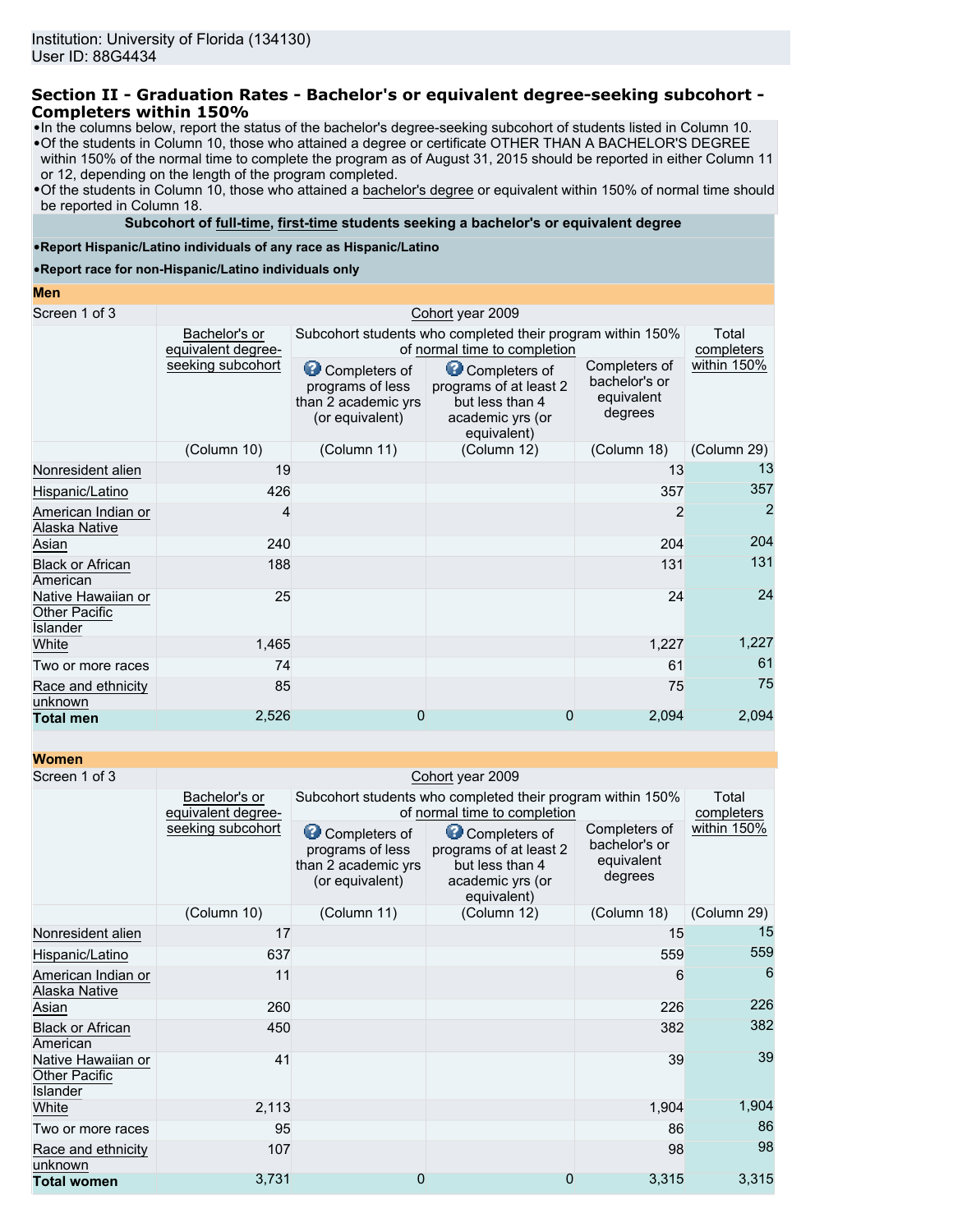| Total men + | 6.257 |  | 5.409 | 5,409 |
|-------------|-------|--|-------|-------|
| women       |       |  |       |       |

**The State**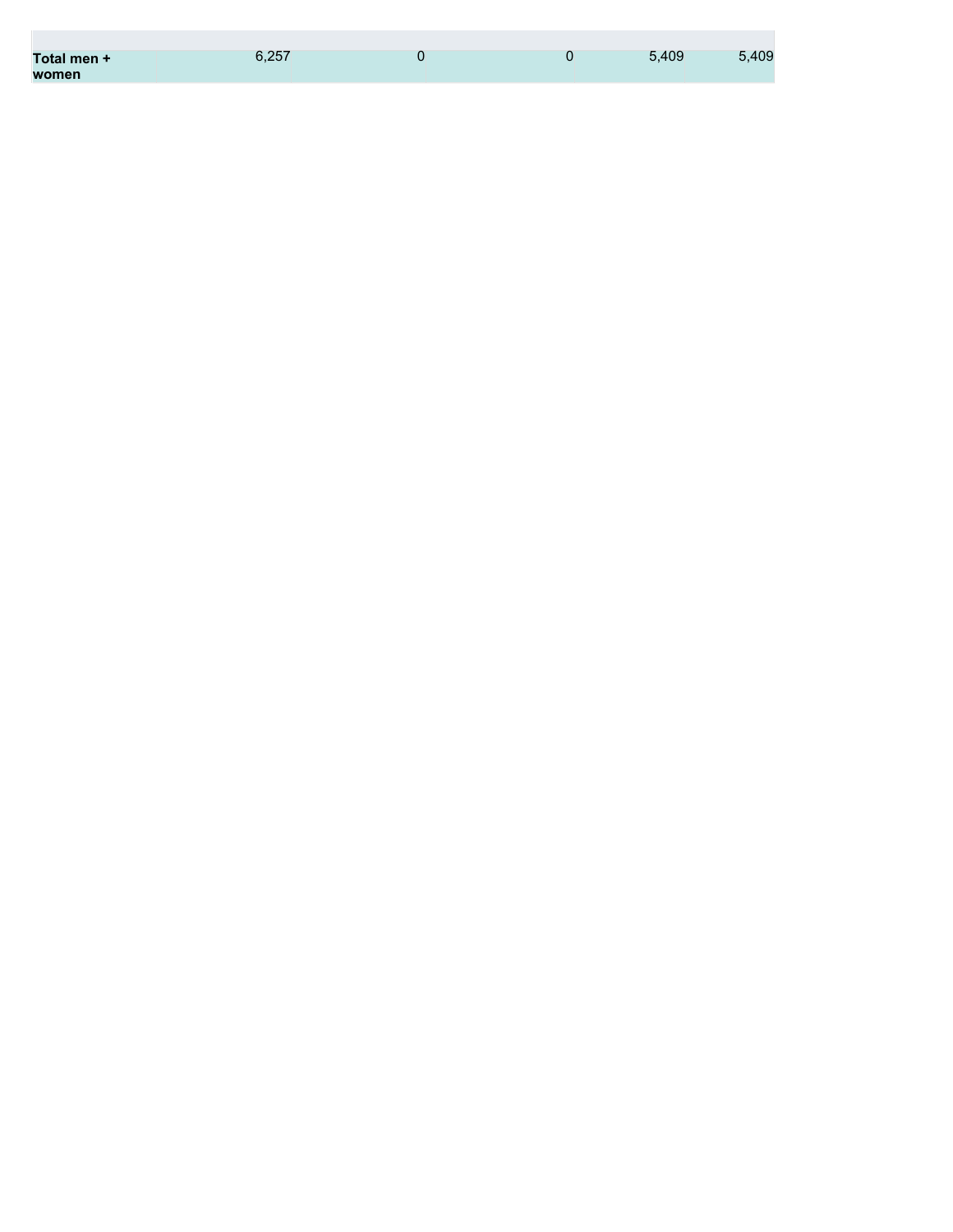## **Section II - Graduation Rates - Bachelor's completers by length of time to degree**

Those students in the bachelor's or equivalent degree-seeking subcohort who attained a bachelor's degree or equivalent within 150% of normal time to completion, as reported on the previous screen, are listed in Column 18. In Column 19, report the number of these students who earned a bachelor's degree in 4 years. In Column 20, report the number of these students who earned a bachelor's degree in 5 years. Column 21 will be calculated for you.

## **Subcohort of full-time, first-time students seeking a bachelor's or equivalent degree**

### •**Report Hispanic/Latino individuals of any race as Hispanic/Latino**

#### •**Report race for non-Hispanic/Latino individuals only**

| <b>Men</b>                                   |                                                      |                                        |                                                                      |                                      |                                      |  |  |  |
|----------------------------------------------|------------------------------------------------------|----------------------------------------|----------------------------------------------------------------------|--------------------------------------|--------------------------------------|--|--|--|
| Screen 2 of 3                                |                                                      |                                        | Cohort year 2009                                                     |                                      |                                      |  |  |  |
|                                              | Bachelor's or equivalent<br>degree-seeking subcohort | Completed<br>bachelor's                | Subcohort students who attained a bachelor's<br>degree or equivalent |                                      |                                      |  |  |  |
|                                              |                                                      | degree<br>or equivalent<br>within 150% | Completed the<br>program in<br>4 yrs or less                         | Completed the<br>program in<br>5 yrs | Completed the<br>program in<br>6 yrs |  |  |  |
|                                              | (Column 10)                                          | (Column 18)                            | (Column 19)                                                          | (Column 20)                          | (Column 21)                          |  |  |  |
| Nonresident alien                            | 19                                                   | 13                                     |                                                                      |                                      |                                      |  |  |  |
| Hispanic/Latino                              | 426                                                  | 357                                    | 224                                                                  | 111                                  | 22                                   |  |  |  |
| American Indian or<br>Alaska Native          | 4                                                    | 2                                      |                                                                      |                                      | 0                                    |  |  |  |
| Asian                                        | 240                                                  | 204                                    | 147                                                                  | 48                                   |                                      |  |  |  |
| <b>Black or African</b><br>American          | 188                                                  | 131                                    | 73                                                                   | 49                                   | 9                                    |  |  |  |
| Native Hawaiian or<br>Other Pacific Islander | 25                                                   | 24                                     | 14                                                                   | 10                                   | 0                                    |  |  |  |
| White                                        | 1,465                                                | 1,227                                  | 803                                                                  | 371                                  | 53                                   |  |  |  |
| Two or more races                            | 74                                                   | 61                                     | 40                                                                   | 19                                   | 2                                    |  |  |  |
| Race and ethnicity<br>unknown                | 85                                                   | 75                                     | 56                                                                   | 18                                   |                                      |  |  |  |
| <b>Total men</b>                             | 2,526                                                | 2,094                                  | 1,367                                                                | 631                                  | 96                                   |  |  |  |

**Women**

| Screen 2 of 3                                |                          |               | Cohort year 2009 |                                              |               |
|----------------------------------------------|--------------------------|---------------|------------------|----------------------------------------------|---------------|
|                                              | Bachelor's or equivalent | Completed     |                  | Subcohort students who attained a bachelor's |               |
|                                              | degree-seeking subcohort | bachelor's    |                  | degree or equivalent                         |               |
|                                              |                          | degree        |                  | Completed the Completed the                  | Completed the |
|                                              |                          | or equivalent | program in       | program in                                   | program in    |
|                                              |                          | within 150%   | 4 yrs or less    | 5 yrs                                        | 6 yrs         |
|                                              | (Column 10)              | (Column 18)   | (Column 19)      | (Column 20)                                  | (Column 21)   |
| Nonresident alien                            | 17                       | 15            | 13               |                                              |               |
| Hispanic/Latino                              | 637                      | 559           | 473              | 83                                           | 3             |
| American Indian or                           | 11                       | 6             | 6                | <sup>0</sup>                                 | 0             |
| Alaska Native                                |                          |               |                  |                                              |               |
| Asian                                        | 260                      | 226           | 192              | 31                                           | 3             |
| <b>Black or African</b><br>American          | 450                      | 382           | 307              | 62                                           | 13            |
| Native Hawaiian or<br>Other Pacific Islander | 41                       | 39            | 33               | 5                                            |               |
| White                                        | 2,113                    | 1,904         | 1,608            | 273                                          | 23            |
| Two or more races                            | 95                       | 86            | 72               | 13                                           |               |
| Race and ethnicity                           | 107                      | 98            | 78               | 19                                           |               |
| unknown                                      |                          |               |                  |                                              |               |
| <b>Total women</b>                           | 3,731                    | 3,315         | 2,782            | 488                                          | 45            |
|                                              |                          |               |                  |                                              |               |
| Total men + women                            | 6,257                    | 5,409         | 4,149            | 1,119                                        | 141           |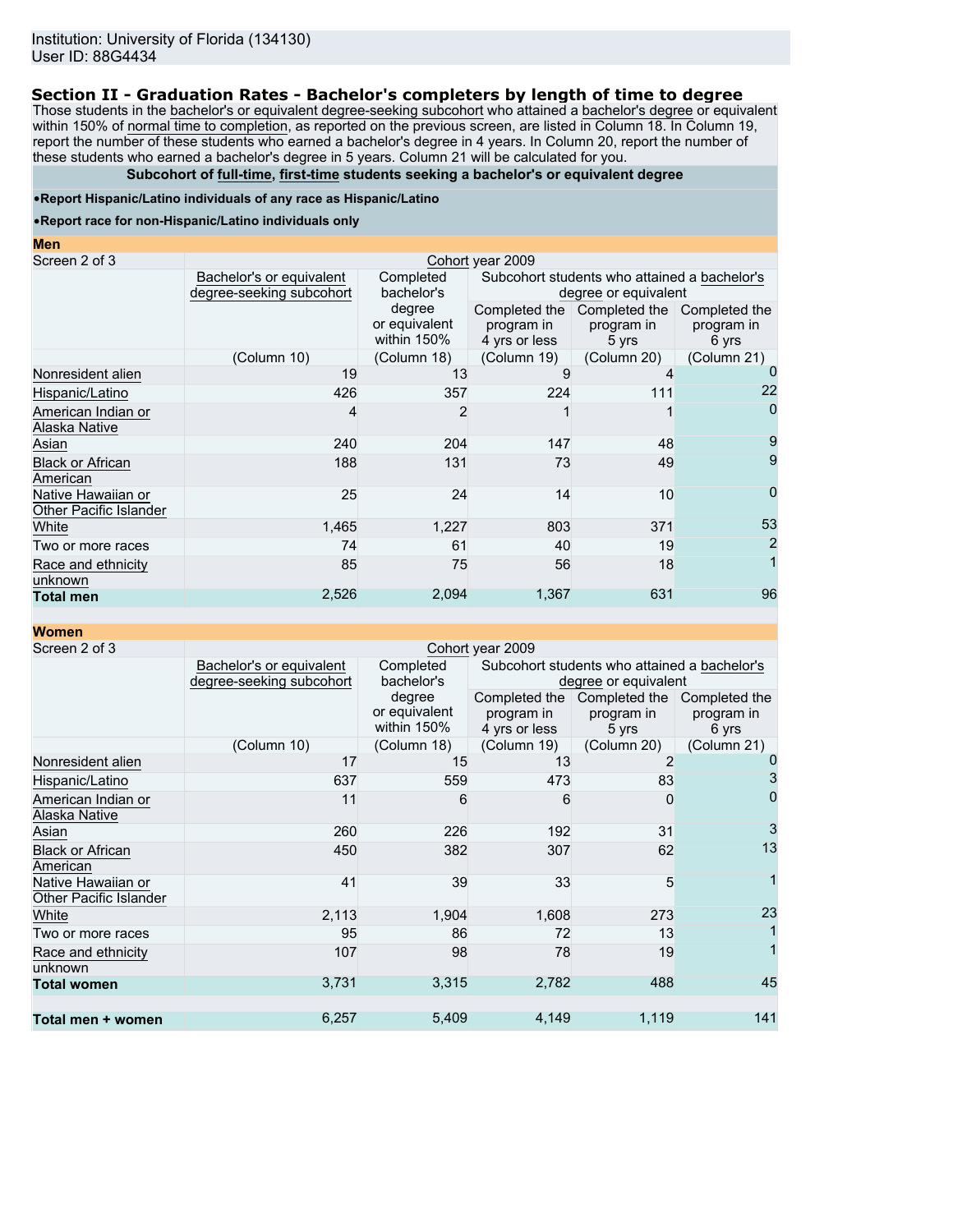## **Section II - Graduation Rates - Bachelor's or equivalent degree-seeking subcohort - Transfers/exclusions**

- •In the columns below, report the status of those students in the BACHELOR'S OR EQUIVALENT DEGREE-SEEKING SUBCOHORT listed in Column 10 who did not complete a program within 150% of normal time to completion.
- •Report transfers-out who did not complete a program in Column 30. If the mission of your institution includes providing substantial preparation for students to enroll in another eligible institution WITHOUT having completed a program, you must report transfer-out data in Column 30. A school is required to report only on those students that the school knows have transferred to another eligible institution. A school must document that the student actually transferred. If it is not part of your mission, you may report transfer-out data if you wish.

•Report eligible exclusions from the subcohort in Column 45. The ONLY allowable categories for this column are:

Students who died or became permanently disabled

Students who left school to serve in the armed forces (or have been called up to active duty)

Students who left school to serve with a foreign aid service of the Federal Government

Students who left school to serve on an official church mission

•Column 52 [No longer enrolled] will be calculated for you. This includes students who have dropped out as well as those who completed in greater than 150% of normal time.

•If you do not have any values to report in either Column 30, 45, or 51, you must enter at least one zero in a field on this screen to continue.

**Subcohort of full-time, first-time students seeking a bachelor's or equivalent degree**

## •**Report Hispanic/Latino individuals of any race as Hispanic/Latino**

## •**Report race for non-Hispanic/Latino individuals only**

**Men**

| Screen 3 of 3                                |                                                            |                                    | Cohort year 2009               |                     |                   |                                 |
|----------------------------------------------|------------------------------------------------------------|------------------------------------|--------------------------------|---------------------|-------------------|---------------------------------|
|                                              | Bachelor's or<br>equivalent<br>degree-seeking<br>subcohort | Total<br>completers<br>within 150% | Total transfer-out<br>students | Total<br>exclusions | Still<br>enrolled | No longer<br>enrolled           |
|                                              | (Column 10)                                                | (Column 29)                        | (Column 30)                    |                     | 51)               | (Column 45) (Column (Column 52) |
| Nonresident alien                            | 19                                                         | 13                                 |                                | 0                   |                   | 5                               |
| Hispanic/Latino                              | 426                                                        | 357                                | 24                             |                     |                   | 40                              |
| American Indian or Alaska<br>Native          |                                                            | 2                                  | 0                              |                     | 0                 | 2                               |
| Asian                                        | 240                                                        | 204                                |                                | 0                   |                   | 25                              |
| <b>Black or African American</b>             | 188                                                        | 131                                | 13                             | Ω                   | 10                | 34                              |
| Native Hawaiian or Other<br>Pacific Islander | 25                                                         | 24                                 | 0                              |                     | 0                 |                                 |
| White                                        | 1,465                                                      | 1,227                              | 65                             |                     | 20                | 152                             |
| Two or more races                            | 74                                                         | 61                                 | 2                              |                     |                   | 8                               |
| Race and ethnicity<br>unknown                | 85                                                         | 75                                 | $\overline{2}$                 |                     |                   |                                 |
| <b>Total men</b>                             | 2,526                                                      | 2,094                              | 113                            |                     | 44                | 274                             |

**Women**

| ,,,,,,,,,                                    |                                                            |                                    |                                |                     |                   |                       |
|----------------------------------------------|------------------------------------------------------------|------------------------------------|--------------------------------|---------------------|-------------------|-----------------------|
| Screen 3 of 3                                |                                                            |                                    | Cohort year 2009               |                     |                   |                       |
|                                              | Bachelor's or<br>equivalent<br>degree-seeking<br>subcohort | Total<br>completers<br>within 150% | Total transfer-out<br>students | Total<br>exclusions | Still<br>enrolled | No longer<br>enrolled |
|                                              | (Column 10)                                                | (Column 29)                        | (Column 30)                    | (Column 45) (Column | 51)               | (Column 52)           |
| Nonresident alien                            | 17                                                         | 15                                 | Ω                              | 0                   |                   |                       |
| Hispanic/Latino                              | 637                                                        | 559                                | 33                             | $\mathbf{O}$        | 4                 | 41                    |
| American Indian or Alaska<br>Native          | 11                                                         | 6                                  |                                | O                   | 0                 | 4                     |
| Asian                                        | 260                                                        | 226                                | 8                              |                     | $\Omega$          | 25                    |
| <b>Black or African American</b>             | 450                                                        | 382                                | 17                             | 0                   | 3                 | 48                    |
| Native Hawaiian or Other<br>Pacific Islander | 41                                                         | 39                                 |                                | O                   | $\Omega$          |                       |
| White                                        | 2,113                                                      | 1,904                              | 69                             | 2                   | 8                 | 130                   |
| Two or more races                            | 95                                                         | 86                                 | 4                              | O                   | 0                 | 5                     |
| Race and ethnicity<br>unknown                | 107                                                        | 98                                 | 2                              |                     |                   | 6                     |
| <b>Total women</b>                           | 3,731                                                      | 3,315                              | 135                            | 3                   | 16                | 262                   |
| Total men + women                            | 6,257                                                      | 5,409                              | 248                            | 4                   | 60                | 536                   |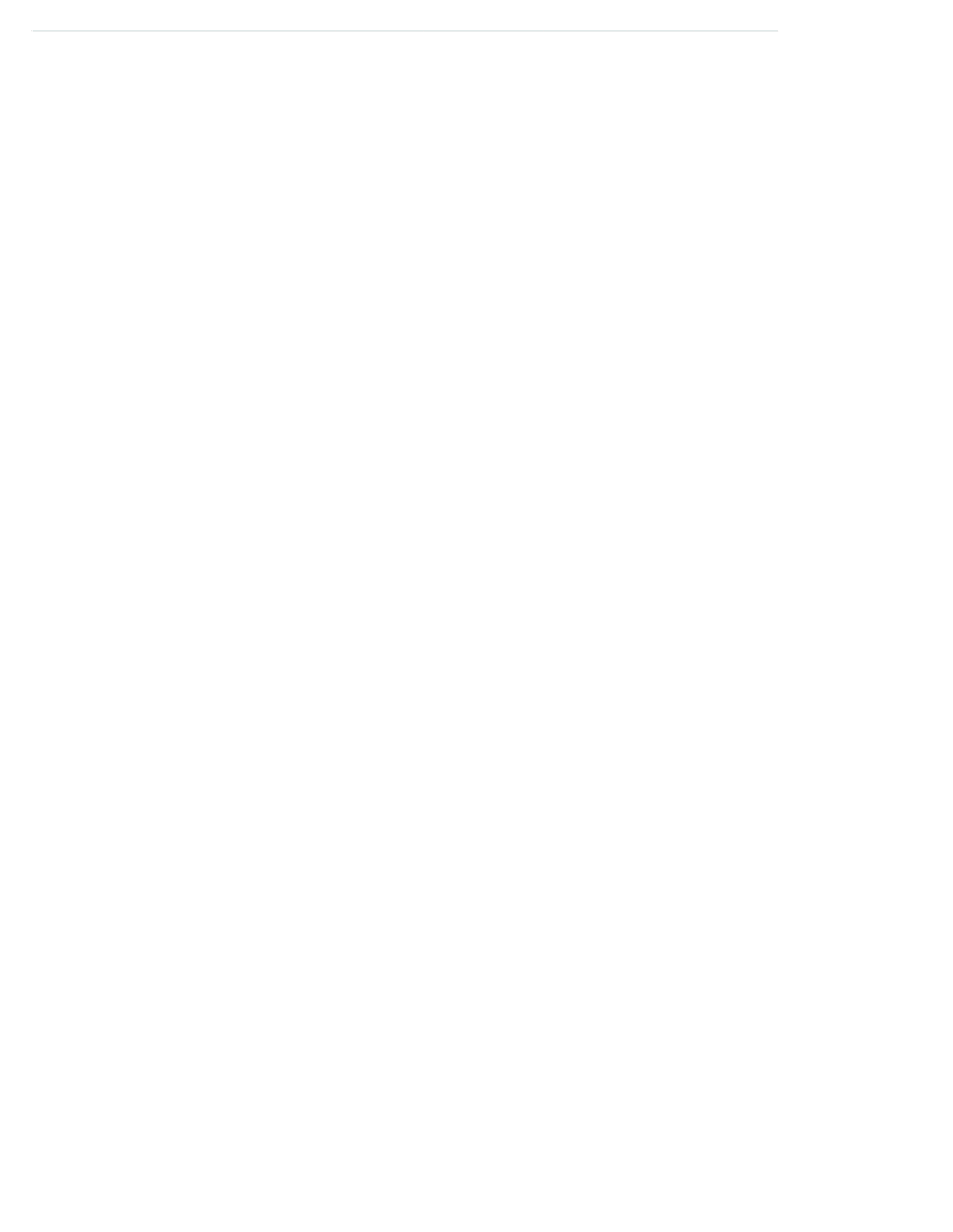# **Graduation and transfer-out rates**

| Calculation of graduation and transfer-out rates                                                                                                                                                   |                                                     |                  |                        |  |  |  |  |
|----------------------------------------------------------------------------------------------------------------------------------------------------------------------------------------------------|-----------------------------------------------------|------------------|------------------------|--|--|--|--|
| Screen 1 of 2                                                                                                                                                                                      |                                                     | Cohort year 2009 |                        |  |  |  |  |
|                                                                                                                                                                                                    |                                                     | Graduation rate  | Transfer-out rate      |  |  |  |  |
| Overall Rates (will be displayed on College Navigator)                                                                                                                                             |                                                     | 87               | 4                      |  |  |  |  |
| Men                                                                                                                                                                                                |                                                     | 83               | $\overline{4}$         |  |  |  |  |
| Women                                                                                                                                                                                              |                                                     | 89               | 4                      |  |  |  |  |
|                                                                                                                                                                                                    |                                                     |                  |                        |  |  |  |  |
| Graduation rates displayed below in bold italics will be displayed on College Navigator                                                                                                            |                                                     |                  |                        |  |  |  |  |
| Graduation rates for students pursuing bachelor's or equivalent degrees                                                                                                                            |                                                     |                  |                        |  |  |  |  |
|                                                                                                                                                                                                    | 4 year graduation rate 5 year graduation rate<br>54 |                  | 6 year graduation rate |  |  |  |  |
| Men                                                                                                                                                                                                |                                                     | 79               | 83                     |  |  |  |  |
| Women                                                                                                                                                                                              | 75                                                  | 88               | 89                     |  |  |  |  |
|                                                                                                                                                                                                    | 66                                                  | 84               | 87                     |  |  |  |  |
| Total (men and women)                                                                                                                                                                              | 61                                                  | 78               | 78                     |  |  |  |  |
| Nonresident alien                                                                                                                                                                                  | 66                                                  | 84               | 86                     |  |  |  |  |
| Hispanic/Latino                                                                                                                                                                                    |                                                     |                  |                        |  |  |  |  |
| American Indian or Alaska Native                                                                                                                                                                   | 47                                                  | 53               | 53                     |  |  |  |  |
| Asian                                                                                                                                                                                              | 68                                                  | 84               | 86                     |  |  |  |  |
| <b>Black or African American</b>                                                                                                                                                                   | 60                                                  | 77               | 80                     |  |  |  |  |
| Native Hawaiian or Other Pacific Islander                                                                                                                                                          | 71                                                  | 94               | 95                     |  |  |  |  |
| White                                                                                                                                                                                              | 67                                                  | 85               | 88                     |  |  |  |  |
| Two or more races                                                                                                                                                                                  | 66                                                  | 85               | 87                     |  |  |  |  |
| Race and ethnicity unknown                                                                                                                                                                         | 70                                                  | 89               | 90                     |  |  |  |  |
| Do you wish to provide additional context notes?<br>$\Omega$ Yes<br><b>No</b><br>O<br>Note that certain information from these worksheets will be displayed on College Navigator, as noted. You    |                                                     |                  |                        |  |  |  |  |
| may use the space below to provide context for these data. These context notes will be posted on the College<br>Navigator website, and should be written to be understood by students and parents. |                                                     |                  |                        |  |  |  |  |
|                                                                                                                                                                                                    |                                                     |                  |                        |  |  |  |  |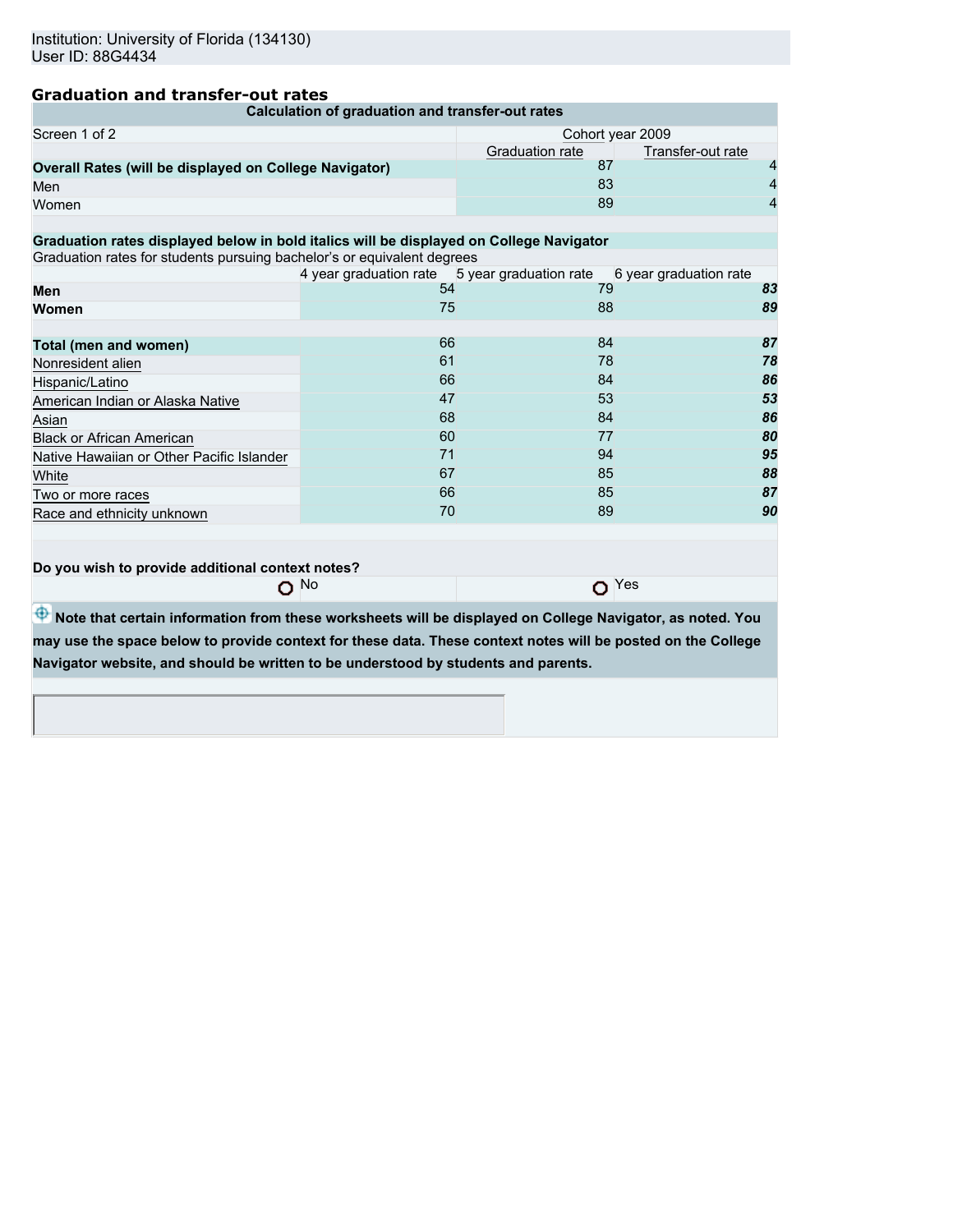# **4-year average rates**

| 4-year average rates                                                           |       |       |       |       |              |  |
|--------------------------------------------------------------------------------|-------|-------|-------|-------|--------------|--|
| Screen 2 of 2                                                                  |       |       |       |       |              |  |
| Men                                                                            |       |       |       |       |              |  |
|                                                                                | 2006  | 2007  | 2008  | 2009  | 4-year Total |  |
| Adjusted cohort                                                                | 2,891 | 2,648 | 2,595 | 2,525 | 10,659       |  |
| Total completers within 150%                                                   | 2,354 | 2,245 | 2,189 | 2,094 | 8,882        |  |
| Total transfer-out students                                                    | 113   | 81    | 102   | 113   | 409          |  |
| Women                                                                          |       |       |       |       |              |  |
|                                                                                | 2006  | 2007  | 2008  | 2009  | 4-year Total |  |
| Adjusted cohort                                                                | 3,783 | 3,792 | 3,787 | 3,728 | 15,090       |  |
| Total completers within 150%                                                   | 3,327 | 3,328 | 3,396 | 3,315 | 13,366       |  |
| Total transfer-out students                                                    | 126   | 124   | 123   | 135   | 508          |  |
| Total (men and women)                                                          |       |       |       |       |              |  |
|                                                                                | 2006  | 2007  | 2008  | 2009  | 4-year Total |  |
| Adjusted cohort                                                                | 6,674 | 6,440 | 6,382 | 6,253 | 25,749       |  |
| Total completers within 150%                                                   | 5.681 | 5,573 | 5,585 | 5,409 | 22,248       |  |
| Total transfer-out students                                                    | 239   | 205   | 225   | 248   | 917          |  |
| 4-year average Student Right-to-Know completion or graduation rate calculation |       |       |       |       | 86           |  |
| (Total Completers within 150% / Adjusted Cohort)                               |       |       |       |       |              |  |
|                                                                                |       |       |       |       |              |  |
| 4-year average Student Right-to-Know transfer-out rate calculation             |       |       |       |       |              |  |
| (Total Transfer-out Students / Adjusted Cohort)                                |       |       |       |       |              |  |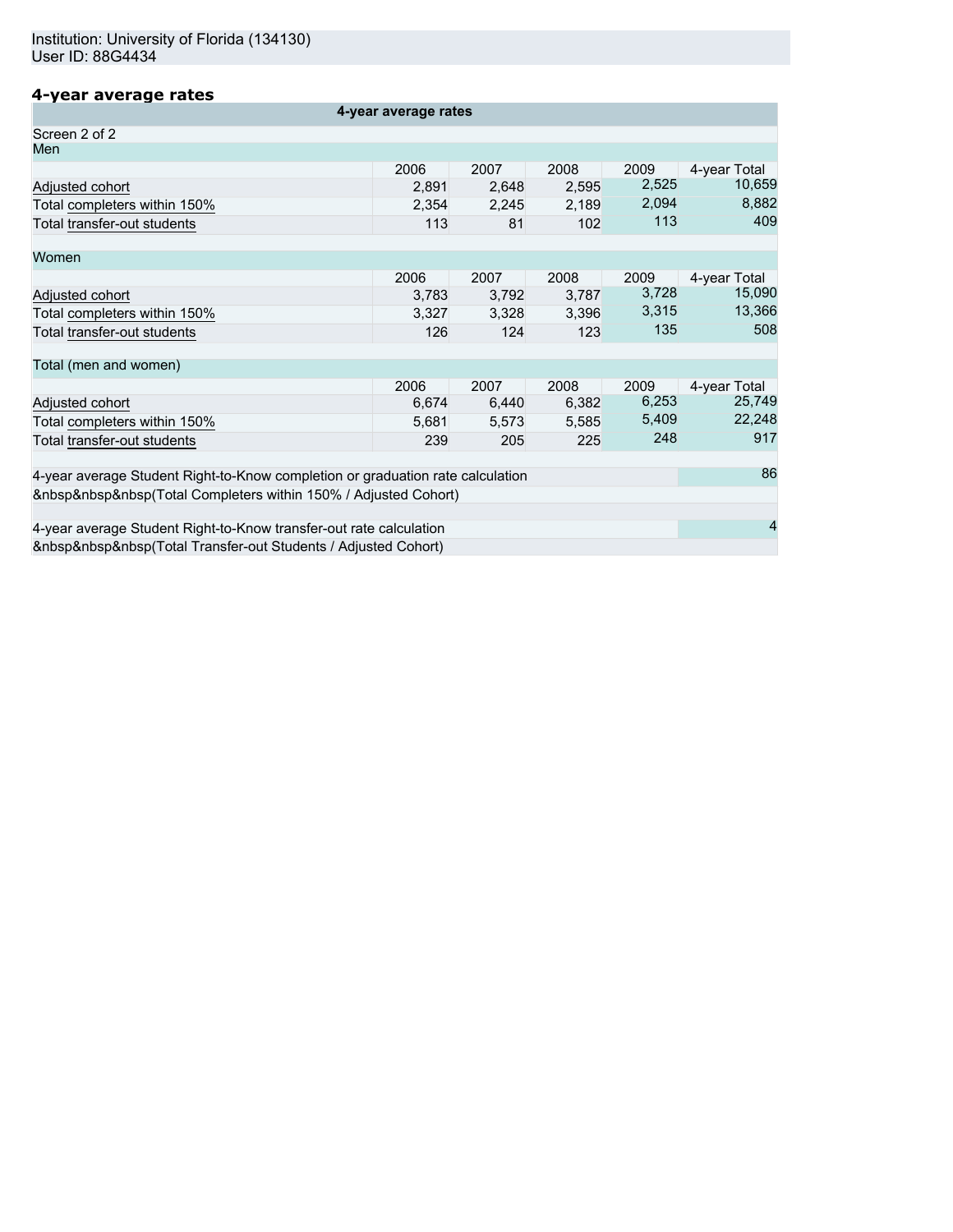# **Summary**

# **2015 IPEDS Graduation Rate Component Data Summary**

IPEDS collects important information regarding your institution. All data reported in IPEDS survey components become available in the IPEDS Data Center and appear as aggregated data in various Department of Education reports. Additionally, some of the reported data appears specifically for your institution through the College Navigator website and is included in your institution's Data Feedback Report (DFR). The purpose of this summary is to provide you an opportunity to view some of the data that, when accepted through the IPEDS quality control process, will appear on the College Navigator website and/or your DFR. College Navigator is updated approximately three months after the data collection period closes and Data Feedback Reports will be available through the [Data Center](http://nces.ed.gov/ipeds/datacenter/) and sent to your institution's CEO in November 2016.

Please review your data for accuracy. If you have questions about the data displayed below after reviewing the data reported on the survey screens, please contact the IPEDS Help Desk at: 1-877-225-2568 or ipedshelp@rti.org.

| <b>Overall Graduation Rate</b>                           |       |  |  |
|----------------------------------------------------------|-------|--|--|
| Graduation Rate                                          | 87%   |  |  |
| Total number of students in the Adjusted Cohort          | 6,253 |  |  |
| Total number of completers within 150% of normal<br>time | 5,409 |  |  |

| <b>Overall Transfer-out Rate</b>                            |       |  |  |
|-------------------------------------------------------------|-------|--|--|
| Transfer-out Rate                                           | 4%    |  |  |
| Total number of students in the Adjusted Cohort             | 6.253 |  |  |
| Total number of transfers-out within 150% of<br>normal time | 248   |  |  |

| <b>Graduation Rate for students pursuing Bachelor's Degrees</b>            |       |  |  |
|----------------------------------------------------------------------------|-------|--|--|
| Graduation Rate for Bachelor's Cohort                                      | 87%   |  |  |
| Total number of students in the Adjusted Cohort                            | 6,253 |  |  |
| Total number of bachelor's degree completers<br>within 150% of normal time | 5,409 |  |  |